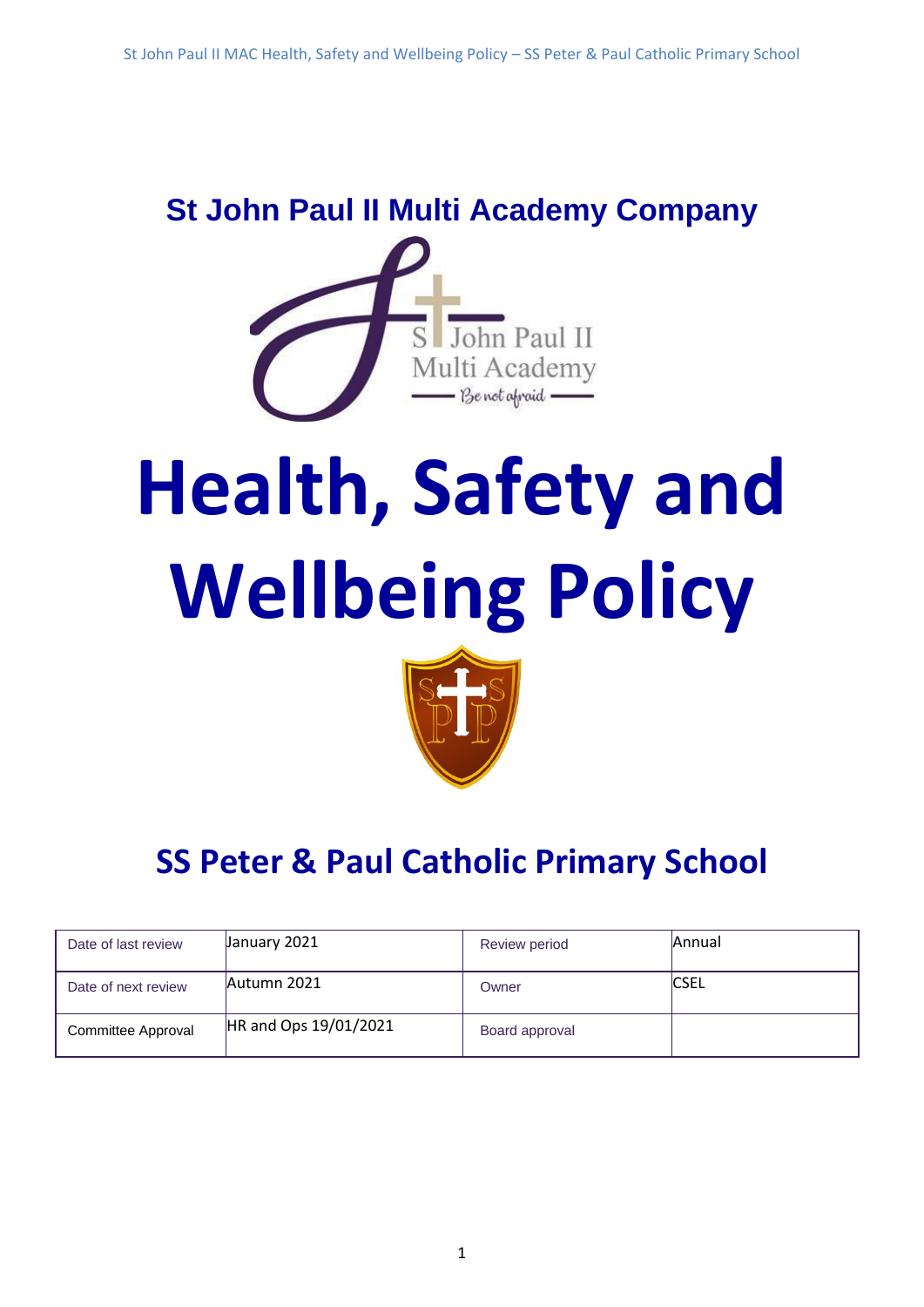#### **1. Success Indicators**

The school has a Health, Safety and Wellbeing policy which:

- Provides an overview of the school policy on health, safety and wellbeing.
- − Outlines the arrangements the school has in place for health, safety and wellbeing.
- − Assigns roles and responsibilities to key staff in the school.
- Is monitored and reviewed regularly by senior leaders.

### **2. Overview**

All schools are required to have a Health, Safety and Wellbeing Policy in place. The School's Health, Safety and Wellbeing Policy should be developed by the Headteacher, members of the School Leadership team in conjunction with the Governing Body/Trust/Academy Board.

# **3. Employer responsibilities**

Where the school/sponsor/board of governors is the direct employer of school staff (such as in Academies, Trust Schools, Foundation Schools and Voluntary Aided (VA) Schools) the school must have a Health and Safety Policy in place to comply with the Health and Safety at Work Act. This can be in any format.

Where a County Council is the employer of school staff, such as in Maintained or Community Schools, Voluntary Controlled (VC) or Short Stay Schools it is recommended that schools use the Health, Safety and Wellbeing Policy template to develop their Health, Safety and Wellbeing Policy.

# **4. Day to day management of Health, Safety and Wellbeing**

The organisation and arrangements which support the H, S and W Policy (day to day management of Health & Safety) are the responsibility of the Headteacher/Principal and the School Senior Leadership Team (supported and monitored by the Governing Body). Note that the Management of Health and Safety at Work Regulations requires employers to appoint one or more competent people to support their management of health and safety. This may be done by appointing an external provider to provide this advice.

# **Occupiers Liability**

Regardless of the status of the employer, all school governing bodies have health and safety responsibility as the occupier of the premises and therefore must take steps to ensure that the premises are managed effectively to reduce risk to those using, entering or accessing the premises at any time for any reason.

# **5. Template for Health, Safety and Wellbeing Policy**

The Staffordshire Health, Safety and Wellbeing Service provide a template Health, Safety and Wellbeing Policy for schools to customise and adapt for their own use. This is on the next page.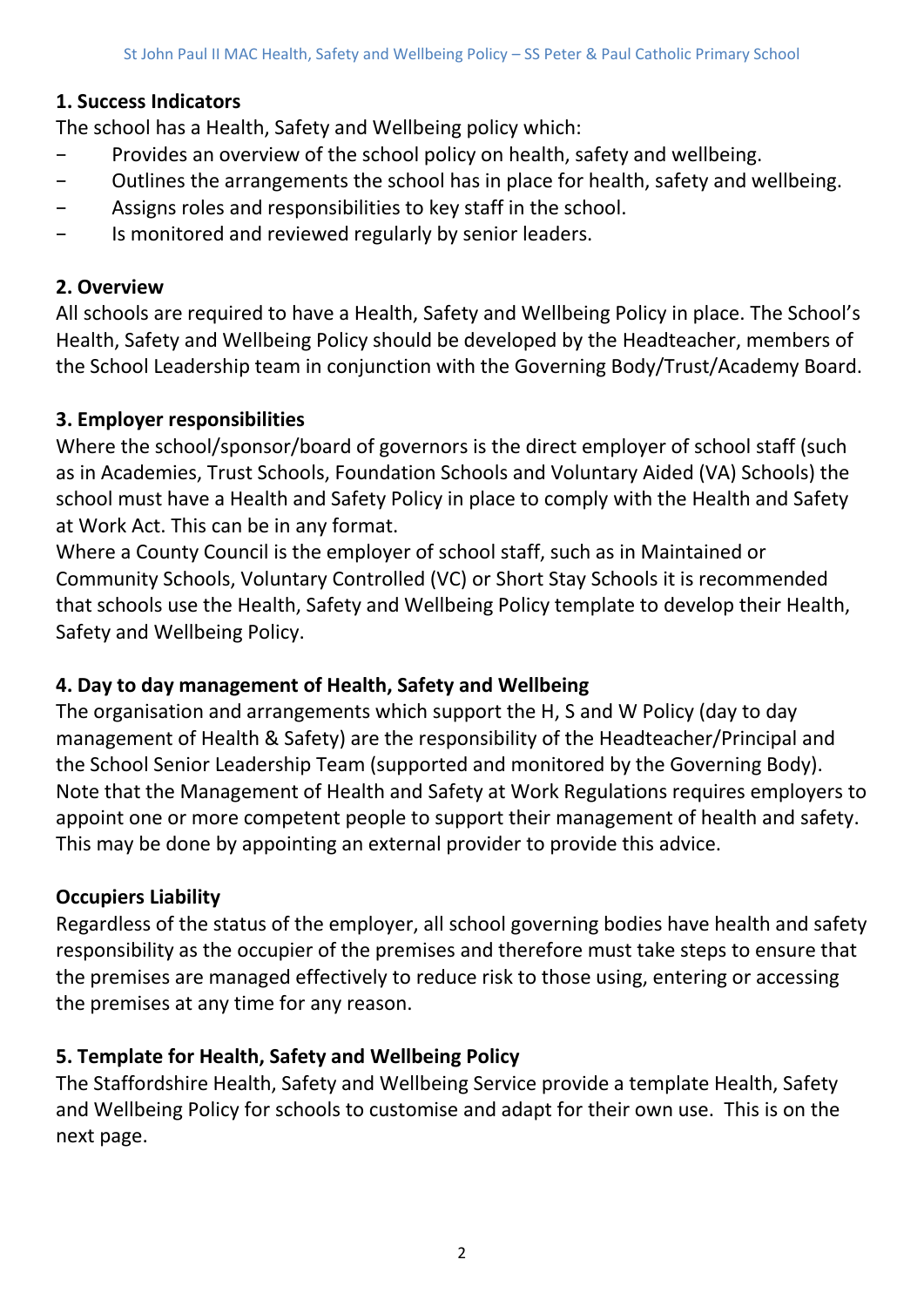

# St John Paul II Multi Academy Company

# **Health, Safety and Wellbeing Policy**

SS Peter & Paul Catholic Primary School

The Policy has 4 parts;

- **Part A** Introduction
- Part B The Health and Safety Policy Statement
- Part C Management Arrangements
- **Part D** The detailed arrangements & procedures for Health, Safety and Wellbeing within SS Peter & Paul Catholic Primary School
- Part E The Key Performance Indicators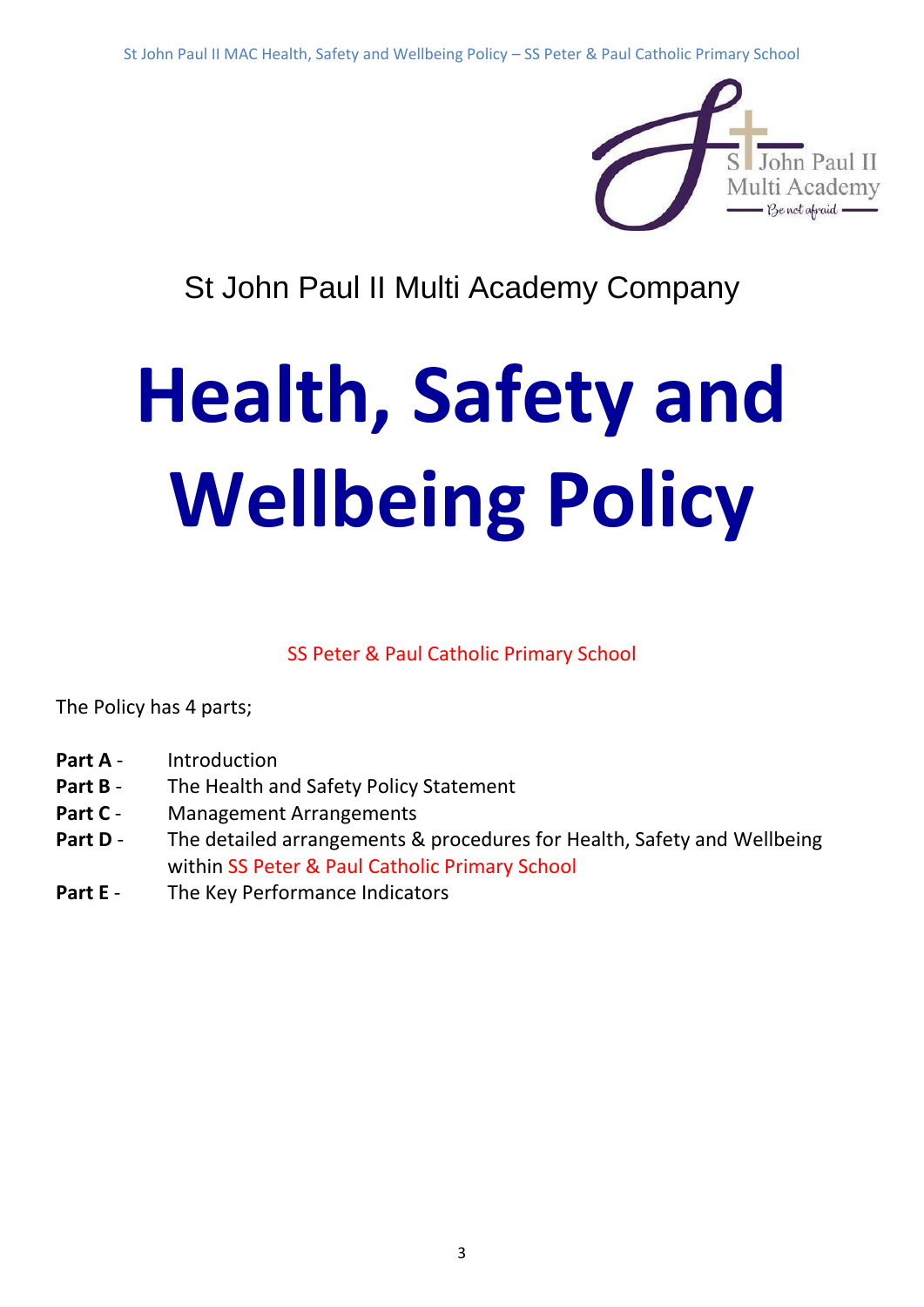#### **A. Introduction**

This policy statement complements (and should be read in conjunction with) the St John Paul II Multi Academy Health and Safety Policy Statement. It records the local organisation and arrangements for implementing the policy.

#### **B. Policy Statement**

The requirement to provide a safe and healthy working environment for all employees is acknowledged and the Board of Directors, through the Local Governing bodies of the schools, recognise and take responsibility for compliance with the statutory duties under the Health and Safety at Work etc. Act 1974.

The Governing Body of SS Peter & Paul Catholic Primary School will ensure so far as is reasonably practicable that:

- all places and premises where staff and pupils are required to work and engage in school/academy activities are maintained in a condition which is safe and without risk to health. (This includes the health and safety of persons on the premises or taking part in educational activities elsewhere.)
- − all plant and equipment is safe to use and that arrangements exist for the safe use, handling and storage of articles and substances at work.
- − appropriate safe systems of work exist and are maintained.
- − sufficient information, instruction, training and supervision is available and provided to ensure that staff and pupils can avoid hazards and contribute in a positive manner towards their own health and safety and others.
- − a healthy working environment is maintained including adequate welfare facilities.

In addition to the above, the Board of Directors will ensure that so far as is reasonably practicable that the health and safety of other non-employees is not adversely affected by its' activities.

Employee involvement is an important part of managing safely, and consultation on health & safety with employees and employee representative's forms part of this policy.

This policy statement and the accompanying organisational arrangements supersede any previously issued.

| Signed: | <b>Catherine Bennett</b>       | Signed: | <b>Neil Porter</b>         |
|---------|--------------------------------|---------|----------------------------|
|         | <b>Chair of Governing Body</b> |         | <b>Executive Principal</b> |
| Date:   |                                | Date:   |                            |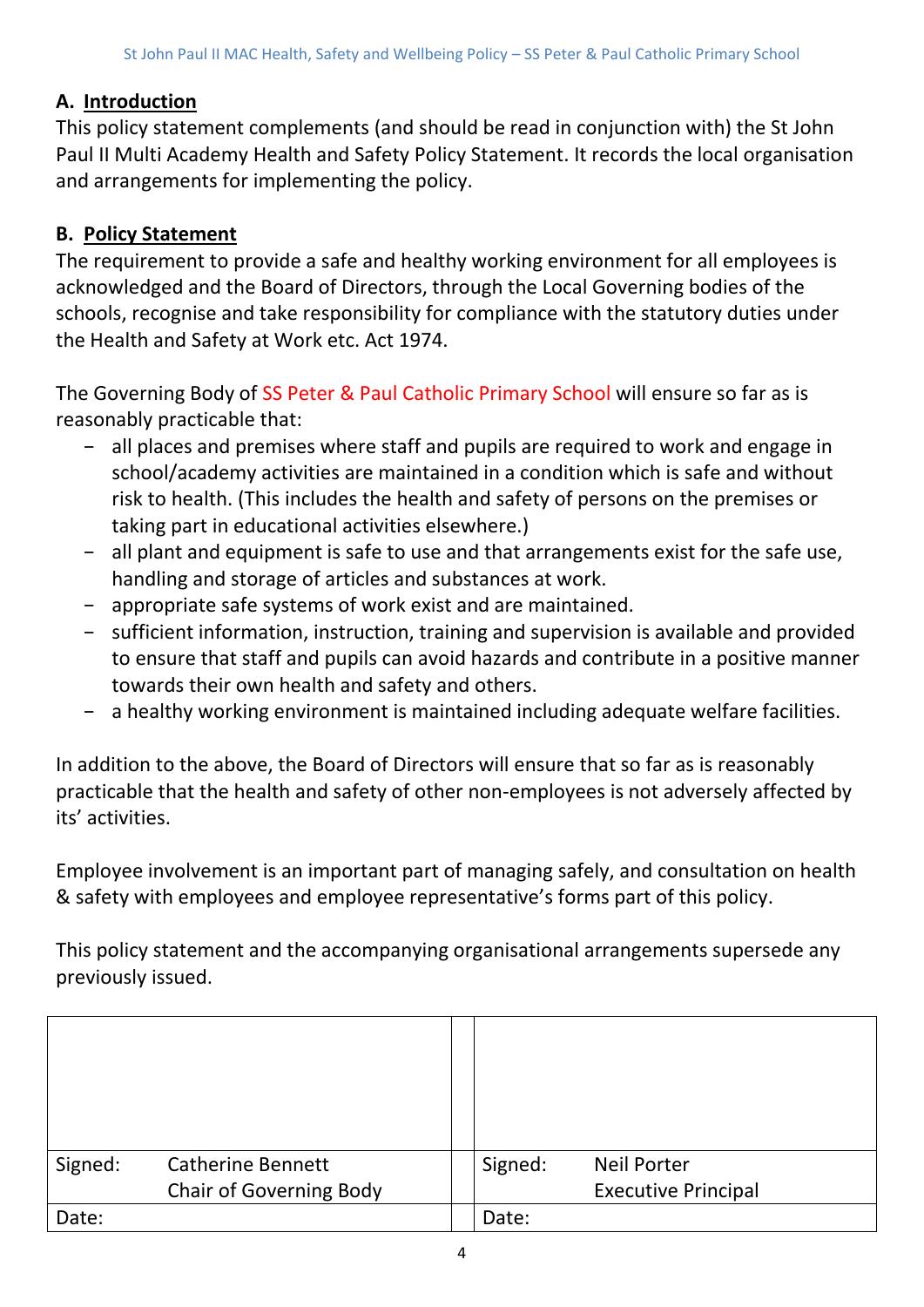#### **C. Management Arrangements**

The following procedures and arrangements have been established within our school to eliminate or reduce health and safety risks to an acceptable level and to comply with minimum legal requirements:

#### **Competent Health and Safety Advice**

| The school/academy obtains competent health and safety advice from: |  |  |  |
|---------------------------------------------------------------------|--|--|--|
| Staffordshire County Council - Dean Willetts - named link officer   |  |  |  |
| Dean Willetts   Health & Safety Advisor                             |  |  |  |
| Strategic Health, Safety & Wellbeing Service                        |  |  |  |
| Fourth Floor, Staffordshire Place 1                                 |  |  |  |
| Tipping Street, Stafford, ST16 2DH                                  |  |  |  |
| $'$ : (01785) 355777 (Duty Officer)                                 |  |  |  |
| shss@staffordshire.gov.uk (Duty Officer)                            |  |  |  |
| *: dean.willetts@staffordshire.gov.uk                               |  |  |  |
| Tel: 07773 791499                                                   |  |  |  |
| 8: www.staffordshire.gov.uk                                         |  |  |  |
| In an emergency we contact: Duty officer 01785355777                |  |  |  |

#### **Monitoring Health and Safety**

| Name of person(s) responsible for the overall                                              | Name:                         |  |  |  |
|--------------------------------------------------------------------------------------------|-------------------------------|--|--|--|
| monitoring of health and safety at                                                         | Neil Porter (SS Peter & Paul) |  |  |  |
| <b>SS Peter &amp; Paul Catholic Primary School:</b>                                        | John Carroll (SJPIIMA)        |  |  |  |
| Our arrangements for the monitoring of health and safety are (include here how             |                               |  |  |  |
| performance is measured, reported upon when these are reported):                           |                               |  |  |  |
| Annual report to the governing body                                                        |                               |  |  |  |
| Half termly updates to the governing body                                                  |                               |  |  |  |
| Governor site/link visits - annually                                                       |                               |  |  |  |
|                                                                                            |                               |  |  |  |
| The school/academy carries of out formal evaluations and audits on the management of       |                               |  |  |  |
| health and safety (frequency):                                                             |                               |  |  |  |
| October statutory testing and premises check – annually                                    |                               |  |  |  |
| January self-audit - annually                                                              |                               |  |  |  |
| Summer Term audit - annually                                                               |                               |  |  |  |
| Audits and reviews also take place in response to major incidents or accidents.            |                               |  |  |  |
|                                                                                            |                               |  |  |  |
| The last audit took place:                                                                 | Date: October 2020            |  |  |  |
|                                                                                            | <b>By: Paul Rice</b>          |  |  |  |
| Name of person responsible for monitoring                                                  | Name:                         |  |  |  |
| the implementation of health and safety<br><b>Neil Porter</b>                              |                               |  |  |  |
| policies:                                                                                  |                               |  |  |  |
| All staff are aware of the key performance indicators in part E and how they are monitored |                               |  |  |  |
| Workplace inspections $-$ type:<br>Name of person who carries these out:                   |                               |  |  |  |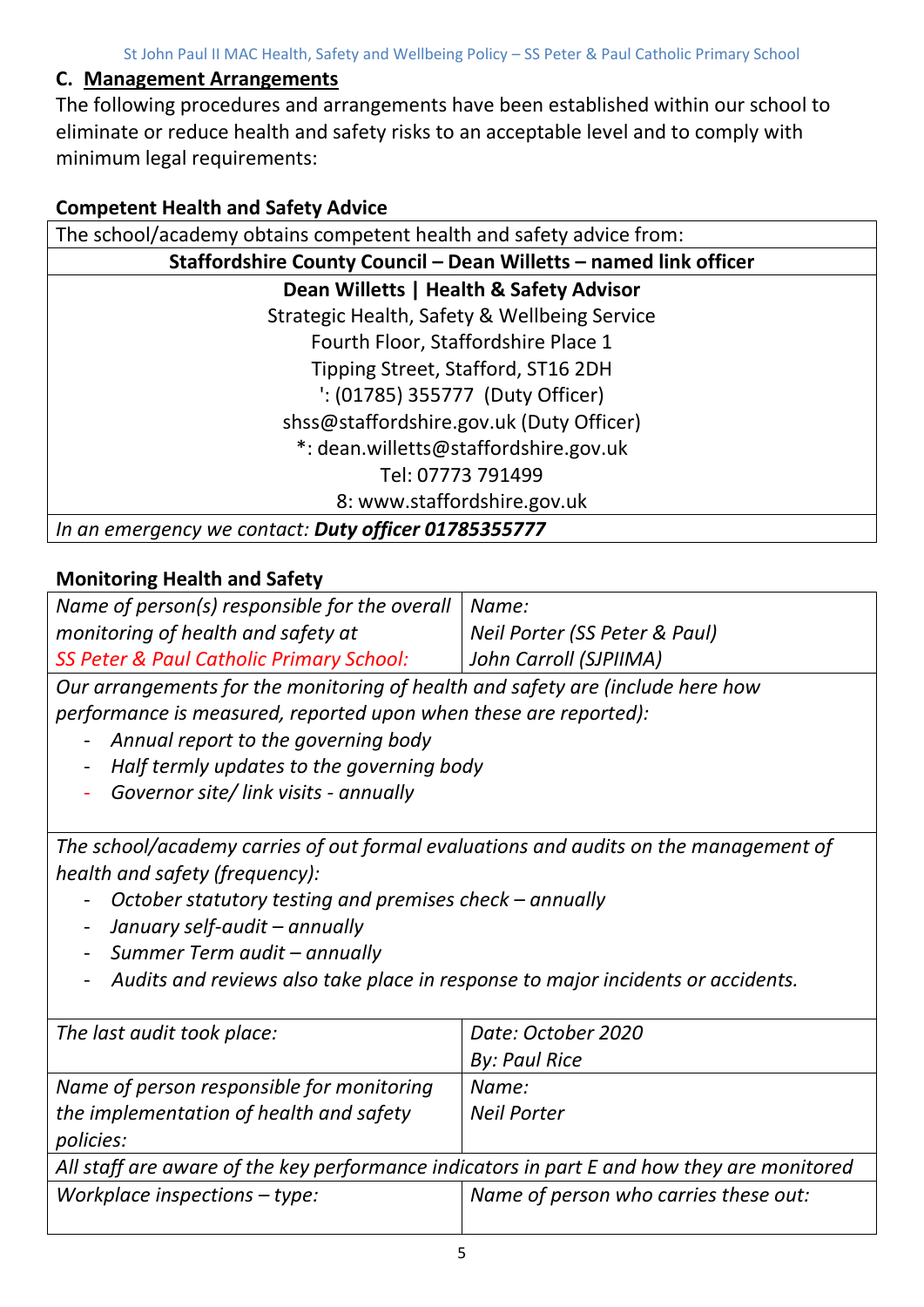# **D. Detailed Health and Safety Arrangements**

Adapt this list of arrangements as appropriate for your school.

For further information from the Health, Safety and Wellbeing Service in any of these areas you may also wish to view the information on the SLN:

[https://education.staffordshire.gov.uk/School-Admin/HealthSafetyWellbeing/Health-](https://education.staffordshire.gov.uk/School-Admin/HealthSafetyWellbeing/Health-Safety-and-Wellbeing-Service.aspx)[Safety-and-Wellbeing-Service.aspx](https://education.staffordshire.gov.uk/School-Admin/HealthSafetyWellbeing/Health-Safety-and-Wellbeing-Service.aspx) or consult with your Health and Safety Adviser / Other Specialist Adviser.

# **1. Accident Reporting, Recording & Investigation**

*Our arrangements for recording and investigating accidents:*

*New procedures in place for investigating, recording and reporting accidents in place – agreed March 2019.*

*The person responsible for reporting accidents to the Health and Safety Executive (under RIDDOR) is: Neil Porter.*

*Our arrangements for reporting to the Governing Body or Academy Board are:*

- *Annual report to LGB (Autumn)*
- *Termly updates through the Principal's report.*

*Our arrangements for reviewing accidents and identifying trends are:*

- *Using the Staffordshire portal for major incidents.*
- *SLT reviews of accidents on the premises at least termly.*

# **2. Asbestos**

| Name of Premises Manager responsible for                                             | Name: Neil Porter            |  |
|--------------------------------------------------------------------------------------|------------------------------|--|
| <b>Managing Asbestos:</b>                                                            |                              |  |
| Location of the Asbestos Management Log                                              | Location: Caretaker's office |  |
| or Record System:                                                                    |                              |  |
| Our arrangements to ensure contractors have information about asbestos risk prior to |                              |  |

*starting any work on the premises are:*

- *Sign in foyer and sign in sheets in office.*

*Our arrangements to ensure all school/academy staff such as class teachers or caretakers have information about asbestos risk on the premises:*

- *Staff briefings – at least once per year and following any incident/ near miss.*

| Staff must report damage to asbestos                                                      | Name: Neil Porter |  |
|-------------------------------------------------------------------------------------------|-------------------|--|
| materials to:                                                                             |                   |  |
| Staff must not drill or affix anything to walls without first obtaining approval from the |                   |  |

*premises manager.*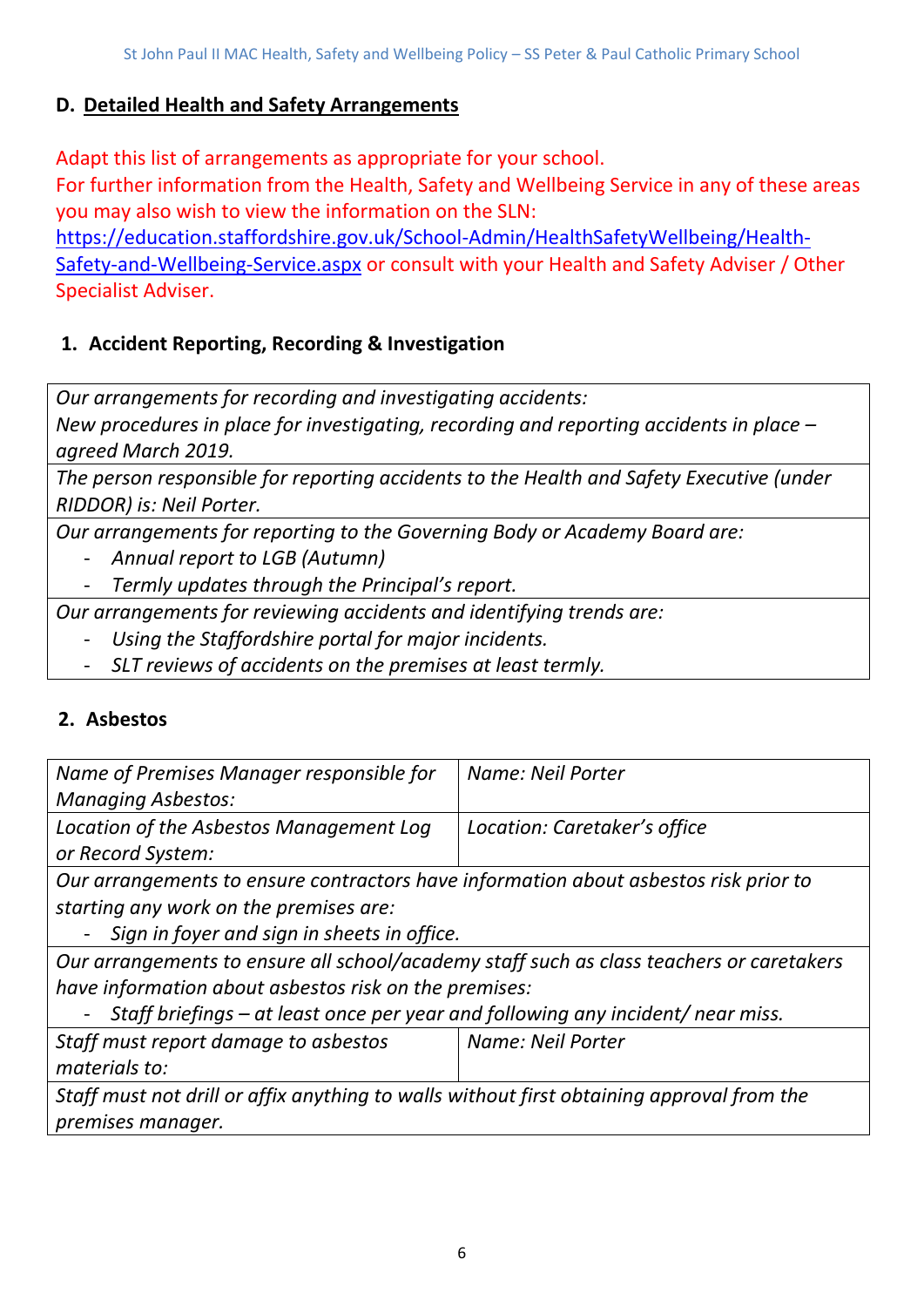#### **3. Communication**

| Name of SLT member who is responsible for                                              | Name: Neil Porter |  |
|----------------------------------------------------------------------------------------|-------------------|--|
| communicating with staff on health and safety matters:                                 |                   |  |
| Our arrangements for communicating about health and safety matters with all staff are: |                   |  |
| - Staff briefings, email.                                                              |                   |  |
| Staff can make suggestions for health and safety improvements by:                      |                   |  |

- *Raising them at staff briefings/ meetings, speaking to SLT informally.*

# **4. Construction Work \*See also Contractor Management**

| Name of person coordinating any construction        | Name: Paul Rice (SSP&P) |
|-----------------------------------------------------|-------------------------|
| work/acting as Client for any construction project: | John Carroll (SJPIIMA)  |
|                                                     |                         |

*Our arrangements for managing construction projects within the scope of the Construction Design and Management Regulations are:* 

- *Duty holders will be identified and named as part of any Construction project.* 

*Our arrangements for the exchange of health and safety information/risk assessments/safe working arrangements/monitoring are:* 

- *Exchange of Hazards form to be completed before the commencement of the work. Our arrangements for the induction of contractors are:* 

- *Facilities Manager to meet with contractor before the commencement of works/ Notice of Safeguarding and Child Protection information sheets available to visitors in reception.*

*Staff should report concerns about contractors to: John Carroll (Facilities Manager) We will review any construction activities on the site at regular intervals.*

# **5. Consultation**

| Name of SLT member who is responsible for                                                                                            | Name: Neil Porter                     |
|--------------------------------------------------------------------------------------------------------------------------------------|---------------------------------------|
| consulting with staff on health and safety matters:                                                                                  |                                       |
| The name of the Trade Union Health and Safety                                                                                        | There is currently no representative. |
| Representative is:                                                                                                                   |                                       |
| $\bullet$ considered by $\epsilon$ , $\epsilon$ is the set of the set of $\epsilon$ . The set of $\epsilon$ is the set of $\epsilon$ |                                       |

*Our arrangements for consulting with staff on health and safety matters are:*

- *Staff briefings/ meetings, staff questionnaires, Staff Consultative Committee.*

*Staff can raise issues of concern by:*

- *Contacting Staff Consultative Committee, speaking to a member of SLT, report using Parago system.*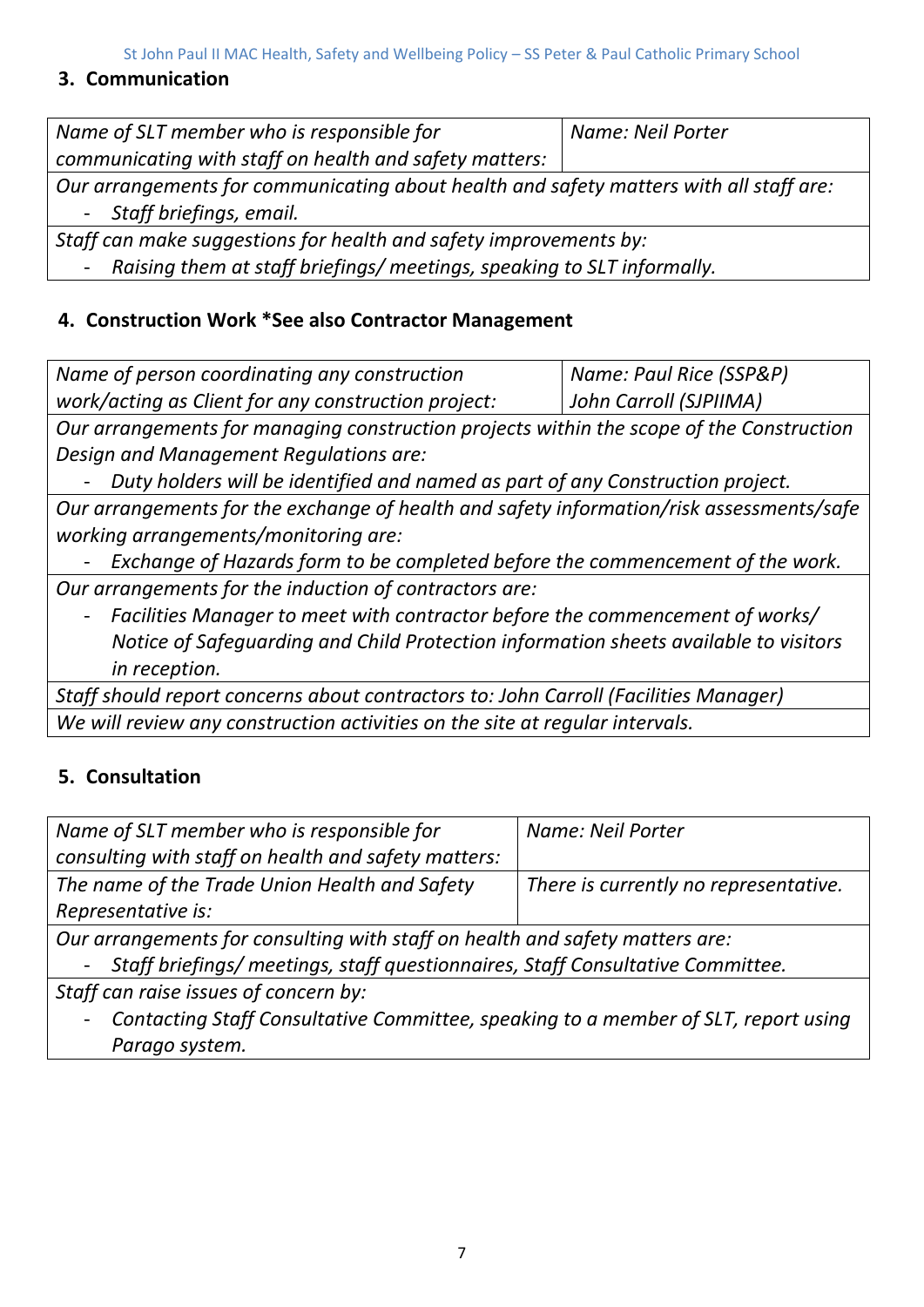St John Paul II MAC Health, Safety and Wellbeing Policy – SS Peter & Paul Catholic Primary School

#### **6. Contractor Management**

| Name of person responsible for managing and monitoring   Name: Paul Rice (SSP&P) |                        |
|----------------------------------------------------------------------------------|------------------------|
| contractor activity:                                                             | John Carroll (SJPIIMA) |

*Our arrangements for selecting competent contractors are:* 

- *Managing contractors Policy 5.2*

*Our arrangements for the exchange of health and safety information/risk assessments/safe working arrangements/monitoring are:* 

- *Pre works meeting and completion of Exchange of Hazards Form and Intrusive Works Form*

*Our arrangements for the induction of contractors are set out in the Managing Contractors Policy and a Pre works meeting will set out expectations and carry out assessment of the work area.*

*Staff should report concerns about contractors to: SLT/ Site supervisor/ Manager*

#### **7. Curriculum Areas – Health and Safety**

| Name of person who has overall responsibility for the | <b>Head of Curriculum:</b>  |
|-------------------------------------------------------|-----------------------------|
| curriculum areas as follows:                          | <b>Neil Porter</b>          |
| - EYFS - Elizabeth Stansbie                           |                             |
| - Science - Teresa Wright                             |                             |
| - D&T-Claire Oakley                                   |                             |
| - PE - Mary Seager                                    |                             |
| Risk assessments for these curriculum areas are the   | Curriculum leaders as named |
| responsibility of:                                    | above.                      |

#### **8. Display Screen Equipment Use (including PC's, laptops and tablets)**

*The school/academy assesses the risk of the use of computers/laptops by carrying out a DSE assessment for staff using this type of equipment continuously and regularly for over an hour.* 

*Our arrangements for carrying out DSE assessments are:*  - *Office staff and in conjunction with Principal/Headteacher. Name of person who has responsibility for carrying out Display Screen Equipment Assessments: Name: Neil Porter DSE assessments are recorded and any control measures required to reduce risk are managed by: Name: Neil Porter*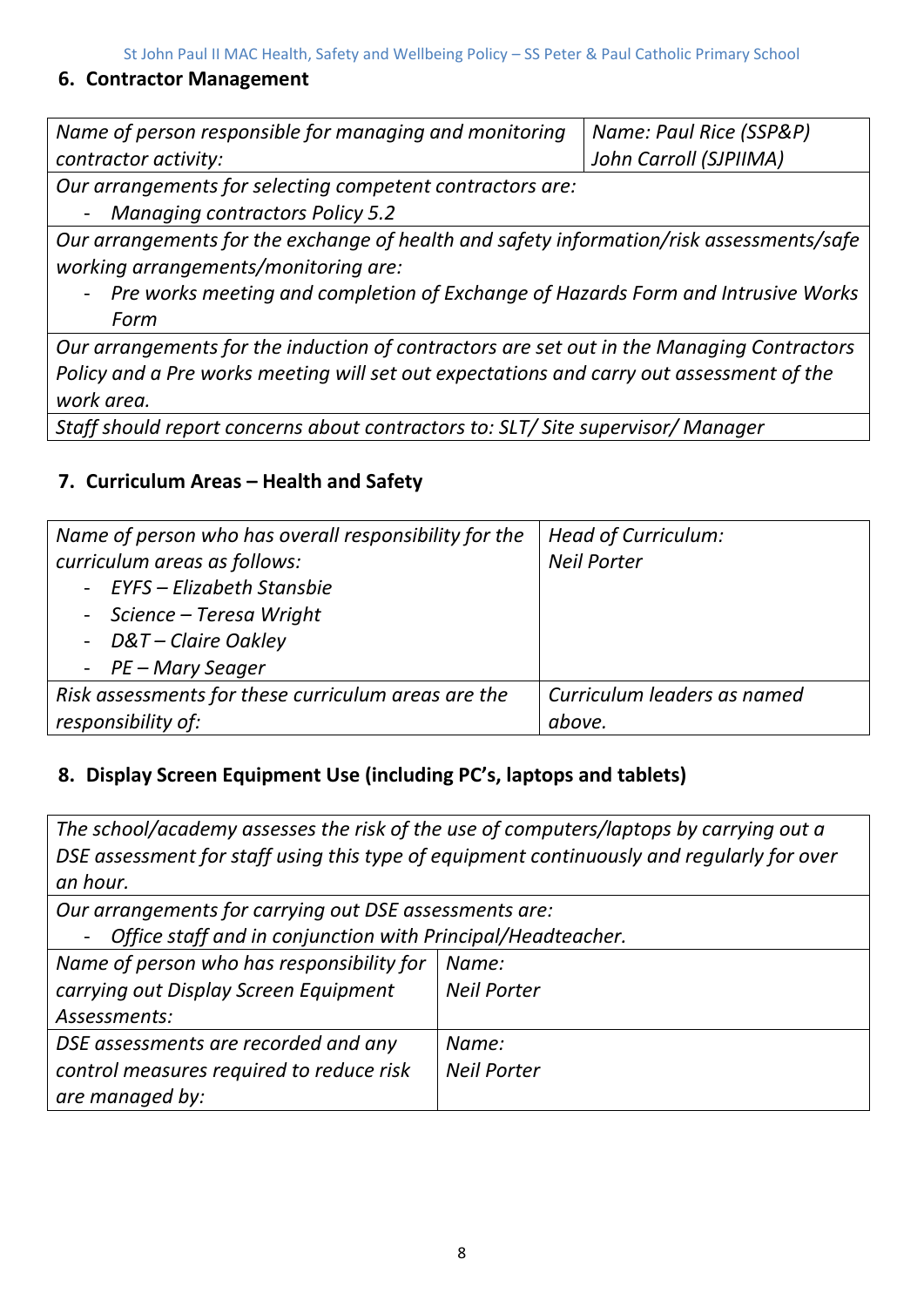# **9. Early Years Foundation Stage (EYFS)**

*Name of person who has overall responsibility for EYFS: Name: Elizabeth Stansbie*

*Our arrangements for the safe management of EYFS are:*

- *Regular risk assessments of activities and environment.*
- *Member of SLT has overall responsibility.*
- *All staff working in EYFS First aid trained.*

### **10. Educational visits / Off-Site Activities**

| Name of person who has overall responsibility for               | Name:              |  |
|-----------------------------------------------------------------|--------------------|--|
| <b>Educational Visits:</b>                                      | <b>Neil Porter</b> |  |
| The Educational Visits Coordinator is:                          | Name: Neil Porter  |  |
| Our arrangements for the safe management of educational visits: |                    |  |
| - Affiliation to Shapestone for support and advice.             |                    |  |
| - Regular and up to date training for EVC.                      |                    |  |

- *Common policy and proformas used across the MAC*

# **11. Electrical Equipment** [fixed & portable]

| Name of person responsible for arranging Fixed                                           | Name: Paul Rice (SJPIIMA)        |  |
|------------------------------------------------------------------------------------------|----------------------------------|--|
| Electrical Wiring Tests and taking any remedial action                                   | John Carroll (SJPIIMA)           |  |
| required:                                                                                |                                  |  |
| Fixed electrical wiring test records are located:                                        | <b>School buildings Log Book</b> |  |
| All staff visually inspect electrical equipment before use.                              |                                  |  |
| Our arrangements for bringing personal electrical items onto the school site are:        |                                  |  |
| All items to be agreed by Principal and PAT tested.<br>$\qquad \qquad \blacksquare$      |                                  |  |
| Name of person responsible for arranging the testing of                                  | Name: Paul Rice (SJPIIMA)        |  |
| portable electrical equipment (PAT):                                                     | John Carroll (SJPIIMA)           |  |
| Name of person responsible for defining the frequency                                    | Name: Paul Rice (SJPIIMA)        |  |
| of portable electrical equipment (PAT) testing:                                          | John Carroll (SJPIIMA)           |  |
| Portable electrical equipment (PAT) testing records are                                  | <b>School Buildings Log Book</b> |  |
| located:                                                                                 |                                  |  |
| Staff must take defective electrical equipment out of use                                | Name: Paul Rice (SJPIIMA)        |  |
| and report to:                                                                           | John Carroll (SJPIIMA)           |  |
| The portable electrical equipment on the school/academy site owned and used by           |                                  |  |
| contractors is the responsibility of the contractor, who must provide records of this if |                                  |  |
| requested.                                                                               |                                  |  |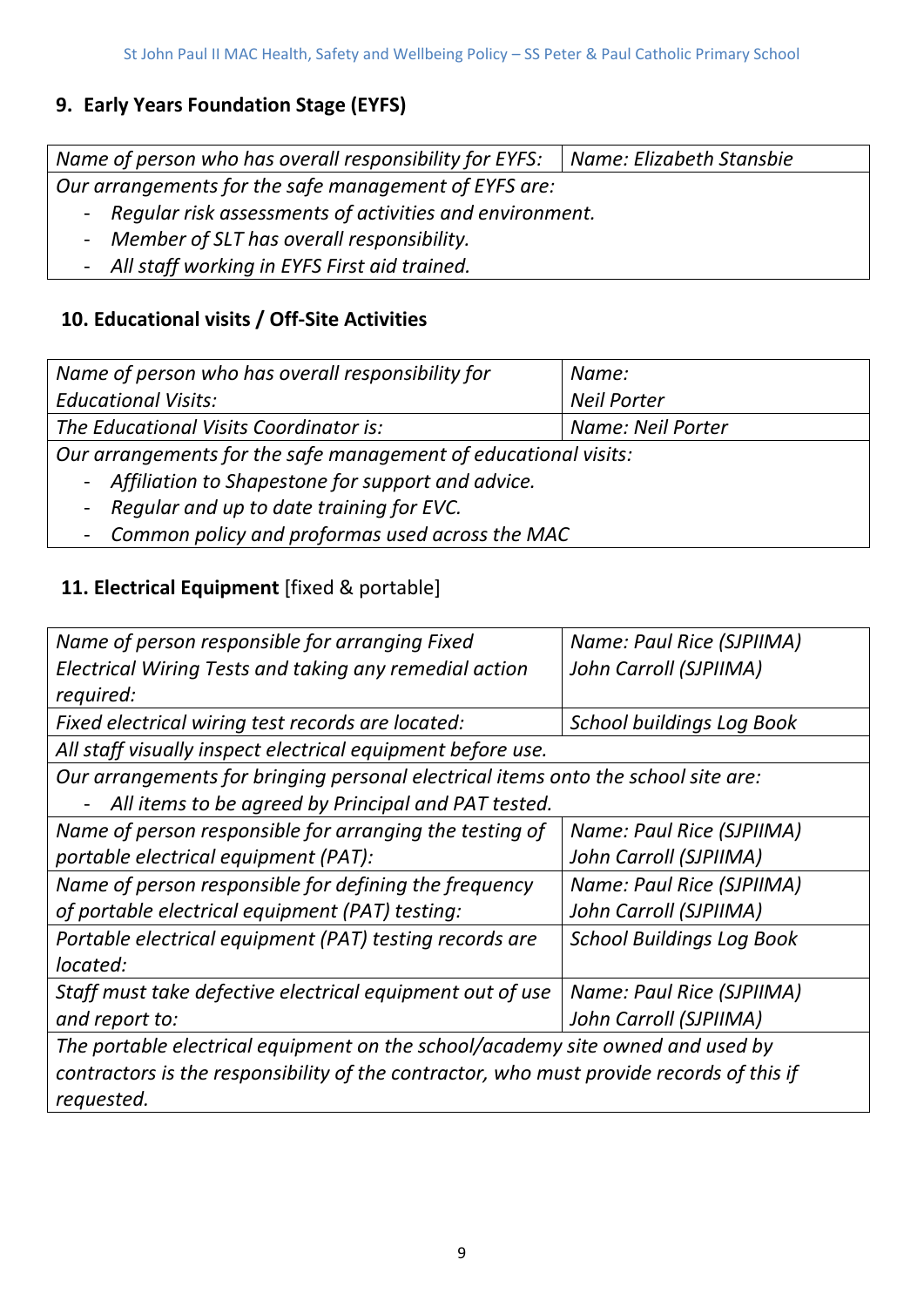# **12. Fire Precautions & Procedures [and other emergencies incl. bomb threats]**

| Name of competent person responsible for undertaking                                  | Name: Paul Rice (SJPIIMA)             |  |
|---------------------------------------------------------------------------------------|---------------------------------------|--|
| & reviewing fire risk assessment in addition to any                                   | John Carroll (SJPIIMA)                |  |
| associated action planning:                                                           |                                       |  |
| The Fire Risk Assessment is located:                                                  | Caretaker's Office                    |  |
| When the fire alarm is raised the person responsible for                              | Name: Office Staff                    |  |
| calling the fire service is                                                           |                                       |  |
| <b>OR</b> The site has a fire alarm which activates a response                        |                                       |  |
| from (a 3rd party / listening service)                                                |                                       |  |
| Name of person responsible for arranging and recording                                | Name: Neil Porter                     |  |
| of fire drills:                                                                       |                                       |  |
| Name of person responsible for creating and reviewing                                 | Name: Neil Porter                     |  |
| <b>Fire Evacuation arrangements:</b>                                                  |                                       |  |
| Our Fire Evacuation Arrangements are published and                                    | Location: All rooms                   |  |
| available in all rooms.                                                               |                                       |  |
| Our Fire Marshals are listed.                                                         | Location: Foyer and hall              |  |
| Results of the testing and maintenance of fire                                        | <b>Location: School Buildings Log</b> |  |
| equipment and installations is recorded in a Fire Log                                 | <b>Book</b>                           |  |
| <b>Book located at:</b>                                                               |                                       |  |
| Name of person responsible for training staff in fire                                 | Name: Paul Rice (SJPIIMA)             |  |
| John Carroll (SJPIIMA)<br>procedures:                                                 |                                       |  |
| All staff must be aware of the Fire Procedures in school - this is done through staff |                                       |  |
| handbook annually and through briefings as necessary.                                 |                                       |  |

# **13. First Aid \*see also Medication**

| <b>First Aiders are listed:</b>                 | In first aid policy<br>Location:           |
|-------------------------------------------------|--------------------------------------------|
|                                                 | On wall in foyer.                          |
| Name of person responsible for arranging and    | Name: Neil Porter                          |
| monitoring First Aid Training:                  |                                            |
| Location of First Aid Boxes:                    | Resources Room, classrooms.                |
| Name of person responsible for checking &       | Enya Brennan                               |
| restocking first aid boxes:                     |                                            |
| In an emergency staff are aware of how to       | Yes – Emergency aid card and through       |
| summon an ambulance:                            | briefings.                                 |
| Our arrangements for dealing with an injured    | Contact the parents in the first instance. |
| person who has to go to hospital are (who is    | Member of staff determined by SLT will     |
| contacted/who accompanies staff or children to  | accompany if parent not able to attend.    |
| hospital):                                      |                                            |
| Our arrangements for recording the use of First | Use of first aid log and slips for more    |
| Aid are:                                        | serious accidents.                         |
|                                                 | Staffordshire portal for major injuries.   |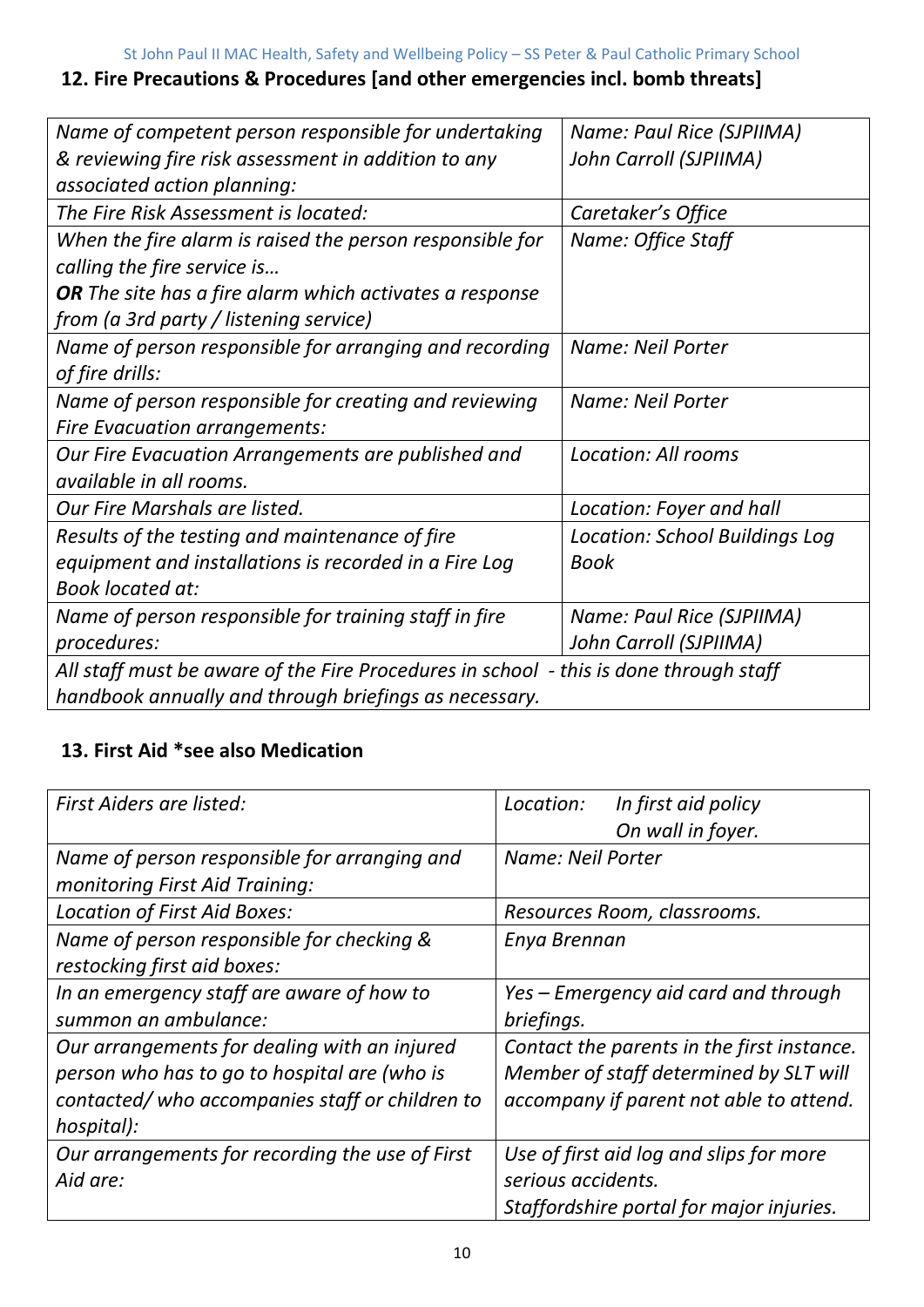# **14. Glass & Glazing**

| All glass in doors and side panels are constructed of safety glass. |                           |  |
|---------------------------------------------------------------------|---------------------------|--|
| All replacement glass is of safety standard.                        |                           |  |
| A glass and glazing assessment took place in                        | Date and Location:        |  |
| (year) and the record can be found                                  | School Buildings log book |  |

#### **15. Hazardous Substances (COSHH)**

| Name of person responsible for carrying out risk<br>assessment for hazardous substances (COSHH) | Name: Paul Rice (SJPIIMA)<br>  John Carroll (SJPIIMA) |
|-------------------------------------------------------------------------------------------------|-------------------------------------------------------|
| Assessments):                                                                                   |                                                       |
| Our arrangements for managing hazardous substances (selection, storage, risk assessment         |                                                       |

*Our arrangements for managing hazardous substances (selection, storage, risk assessment, risk control etc.) are:*

- *The school/academy uses CLEAPPS as a resource and all staff must be aware of how to access this information.* 

#### **16. Health and Safety Law Poster**

*The Health and Safety at Work poster is located: Location: Foyer*

#### **17. Housekeeping, cleaning & waste disposal**

*All staff and pupils share the responsibility for keeping the school/academy site clean, tidy and free from hazards.*

*Our waste management arrangements are: Birmingham City Council Waste Collection Our site housekeeping arrangements are:*

*Site cleaning is provided by: Central Team Name and contact details: Mrs Emma Samuel & Mr John Carroll*

*Cleaning staff have received appropriate information, instruction and training about the following and are competent:*

- *Work equipment.*
- *Hazardous substances.*
- *Waste skips and bins are located away from the school/academy building.*

*All staff and pupils must be aware of the arrangements for disposing of waste and the location of waste bins and skips.*

*Staff in all Depts. who generate waste (e.g. catering/cleaning/curriculum areas) must be aware of the risk assessments and control measures in place for their role.*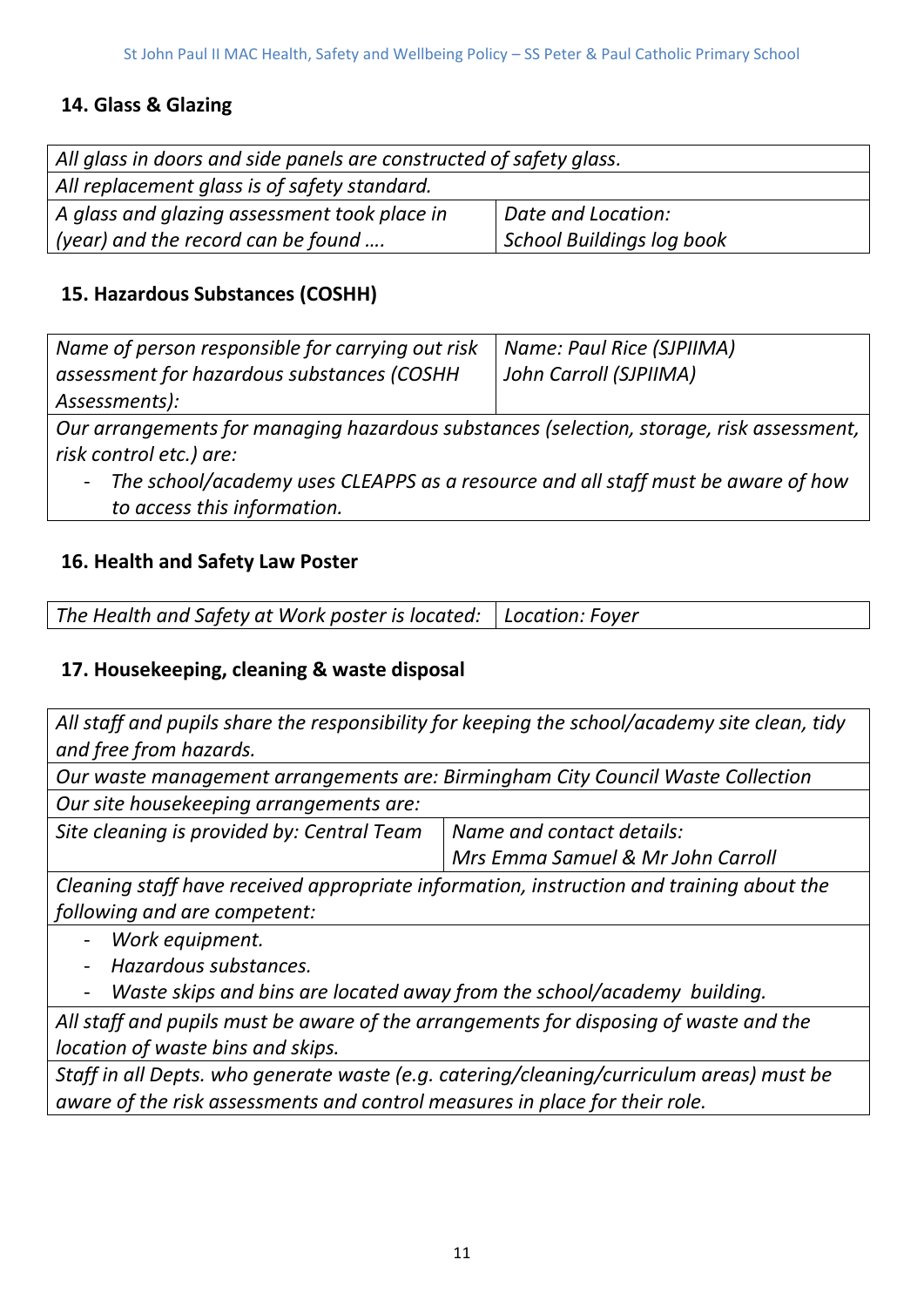#### **18. Infection Control**

| Name of person responsible for managing infection                                  | Name: Neil Porter |  |
|------------------------------------------------------------------------------------|-------------------|--|
| control:                                                                           |                   |  |
| Our infection control arrangements (including communicable diseases/hand hygiene   |                   |  |
| standards) are:                                                                    |                   |  |
| us ligica with Cabaal Llaalth far cunnart ar advise about any communicable disease |                   |  |

- *We liaise with School Health for support or advice about any communicable disease.*
- *Hand sanitiser is used in school, pupils are reminded about correct hand washing procedures before every meal time in school.*

# **19. Lettings**

| Name of Premises Manager or member of Leadership | Name: John Carroll |
|--------------------------------------------------|--------------------|
| team responsible for Lettings:                   |                    |

*Our arrangements for managing Lettings of the school/academy /rooms or external premises are:*

- *Managed through the SJPIIMA Central Team.*

*The health and safety considerations for Lettings are considered and reviewed annually.*

*Hirers have in place their own risk assessments, first aid arrangements/ fire procedures and emergency procedures.*

*Hirers are responsible for obtaining the necessary local authority licenses for their activities and these must be provided to the school/academy on request.* 

*Further conditions are found in the Academy Lettings Policy and Conditions of Hire.*

# **20. Lone Working**

*Our arrangements for managing lone working are:*

Lone working is not encouraged in schools in the St John Paul II MAC but if staff are required to work at any site alone, the following must be in place:

- Avoid working at height or any higher risk activities.
- Members of staff working alone must have a mobile phone with them at all times.
- Contact arrangements must be in place so that the member of staff can contact a line manager in the event of an emergency.
- Members of staff who are required to work alone should ensure that next of kin have out of hours contact numbers for line managers.
- Working hours must be agreed in advance and adhered to.
- Any Home Visits must always be carried out by two members of staff and the addresses of the visits must be known by school. Staff must have a mobile phone with them at all times if they are off site.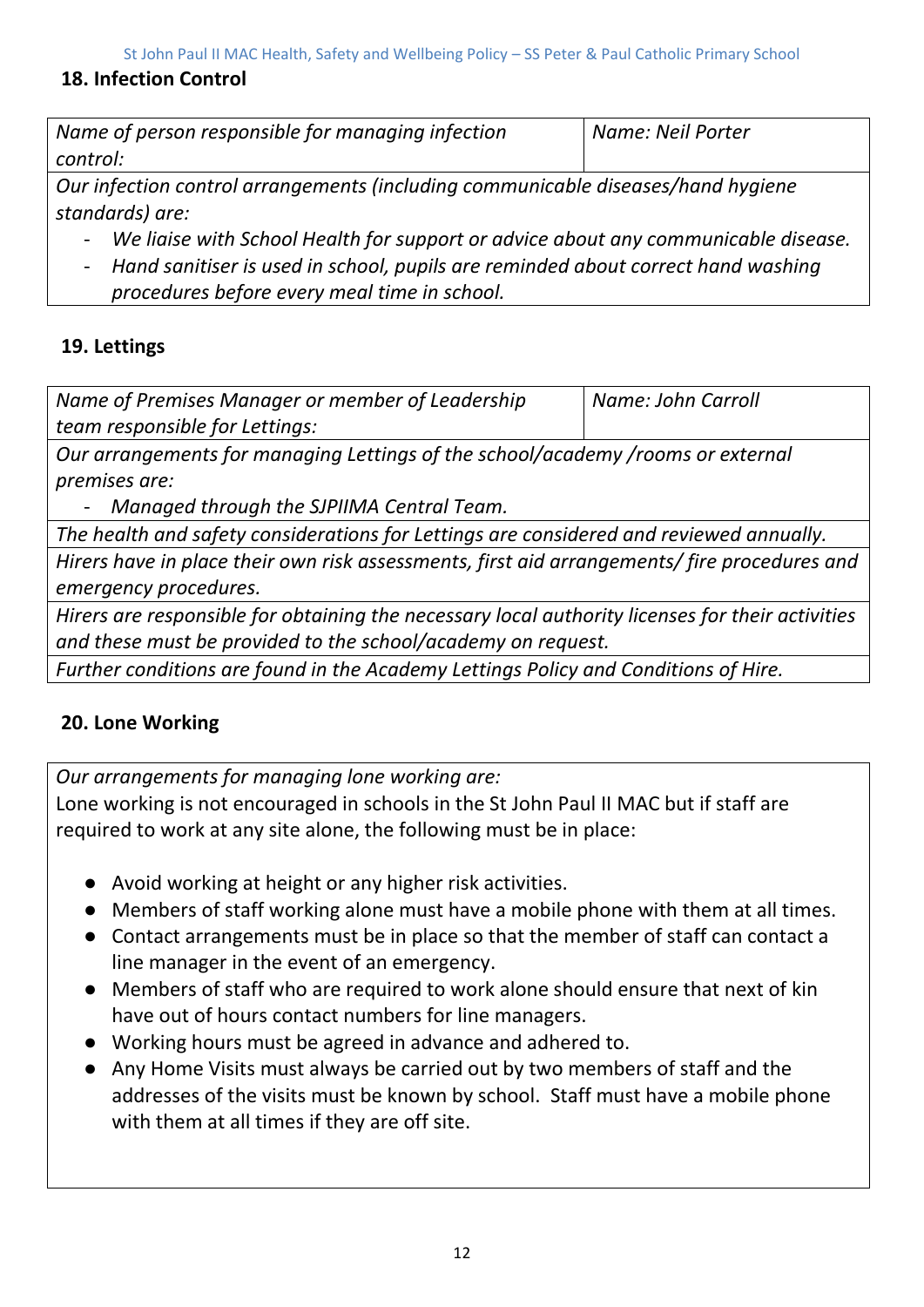#### **21. Maintenance / Inspection of Equipment (including selection of equipment)**

*NOTE Types of equipment to consider in this section:*

- *Ladders and steps, fume cupboards, other extraction systems, PE equipment, D&T machines, lifts & lifting equipment, pressure cookers, autoclaves, fire alarm and smoke detection, emergency lighting, fire extinguishers.* 

*This section must include the arrangements for school/academy kitchens, science laboratories or Design and Technology rooms.*

| Name of person responsible for the selection,                                 | Name: Paul Rice (SJPIIMA)                 |
|-------------------------------------------------------------------------------|-------------------------------------------|
| maintenance / inspection and testing of                                       | John Carroll (SJPIIMA)                    |
| equipment                                                                     |                                           |
| Records of maintenance and inspection of                                      | Location: School Buildings Log Book       |
| equipment are retained and are located:                                       |                                           |
| Staff report any broken or defective                                          | Name: Mr John Carroll by using the Parago |
| equipment to:                                                                 | reporting system                          |
| The equipment on the school/asademy site owned and used by contractors is the |                                           |

*The equipment on the school/academy site owned and used by contractors is the responsibility of the contractor, who must provide records of testing , inspection and maintenance if requested.*

# **22. Manual Handling**

| Name of competent person responsible for carrying             | Name: Paul Rice (SJPIIMA) |  |
|---------------------------------------------------------------|---------------------------|--|
| out manual handling risk assessments:                         | John Carroll (SJPIIMA)    |  |
| Our arrangements for managing manual handling activities are: |                           |  |

*Our arrangements for managing manual handling activities are:*

- *Staff must aware of the requirement to avoid hazardous manual handling and carry out risk assessment where the task cannot be avoided.*
- *Staff who carry out manual handling must be aware of the manual handling risk assessment and the control measures in place for the task.*
- *Staff are trained appropriately to carry out manual handling activities.*

*Where people handling takes place an Individual Manual Handling Plan must be in place and communicated to all parties (including where appropriate the young person/their parents/carers/support staff).* 

#### **23. Medication**

| Name of person responsible for the                                  | Name: Neil Porter                             |  |
|---------------------------------------------------------------------|-----------------------------------------------|--|
| management of and administration of                                 |                                               |  |
| medication to pupils in school/academy:                             |                                               |  |
| Our arrangements for the administration of medicines to pupils are: |                                               |  |
| - See Medical Needs Policy                                          |                                               |  |
| The names members of staff who are                                  | Any member of staff who are first aid trained |  |
| authorised to give / support pupils with                            | and have been briefed by a member of SLT.     |  |
| medication are:                                                     |                                               |  |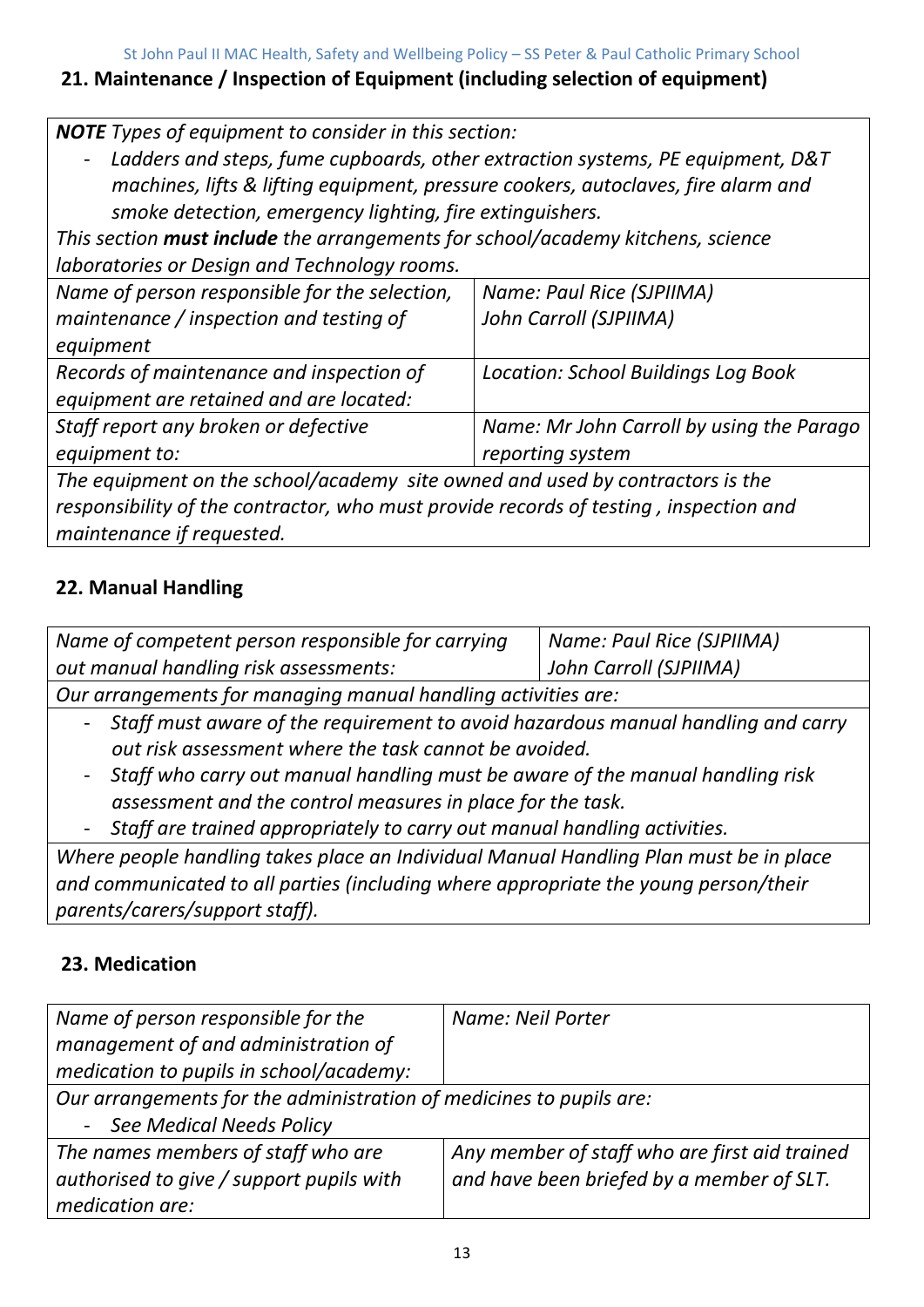St John Paul II MAC Health, Safety and Wellbeing Policy – SS Peter & Paul Catholic Primary School

| Medication is stored:             | Location: Main office |
|-----------------------------------|-----------------------|
| A record of the administration of | Location: Main office |
| medication is located:            |                       |

*Pupils who administer and/or manage their own medication in school are authorised to do so by the Principal and provided with a suitable private location to administer medication/store medication and equipment. This only applies to children who need inhalers in Key Stage 2.* 

*Staff are trained to administer complex medication by the school nursing service when required. This takes place annually.*

*Our arrangements for administering emergency medication (e.g. Asthma inhalers/Epi-pen) are:*

*Key Stage 1 – Inhalers and epi-pens are always kept securely and taken where the child is. Key Stage 2 – as above for epi-pens but children needing inhalers carry them with them at all times.*

*The school has a non-personal use inhaler and epi-pen for emergencies – stored in the school office.*

*Staff who are taking medication must keep this personal medication in a secure area in a staff only location.*

*Staff must advise the school/academy leaders if they are taking any medication which might impair their ability to carry out their normal work.* 

# **24. Personal Protective Equipment (PPE) (links to Risk Assessment)**

| PPE is provided free of charge where a risk assessment identifies this is needed to control a |                   |  |
|-----------------------------------------------------------------------------------------------|-------------------|--|
| risk and the risk cannot be controlled by another means.                                      |                   |  |
| Name(s) of person responsible for selecting suitable                                          | Name: Neil Porter |  |
| personal protective equipment (PPE) for                                                       |                   |  |
| school/academy staff:                                                                         |                   |  |
| Name of person responsible for the checking and                                               | Name: Neil Porter |  |
| maintenance of personal protective equipment                                                  |                   |  |
| provided for staff:                                                                           |                   |  |
| Name(s) of person responsible for selecting suitable                                          | Name: Neil Porter |  |
| personal protective equipment (PPE) for pupils.                                               |                   |  |
| All PPE provided for use in a classroom environment is kept clean, free from defects and      |                   |  |
| replaced as necessary.                                                                        |                   |  |
| Name(s) of person responsible for cleaning and                                                | Name: Neil Porter |  |
| checking pupil PPE.                                                                           |                   |  |

# **25. Reporting Hazards or Defects**

*All staff and pupils must report any hazards, defects or dangerous situations they see at school/academy.* 

*Our arrangements for the reporting of hazards and defects:*

using the Parago reporting system or by immediately reporting directly to Site staff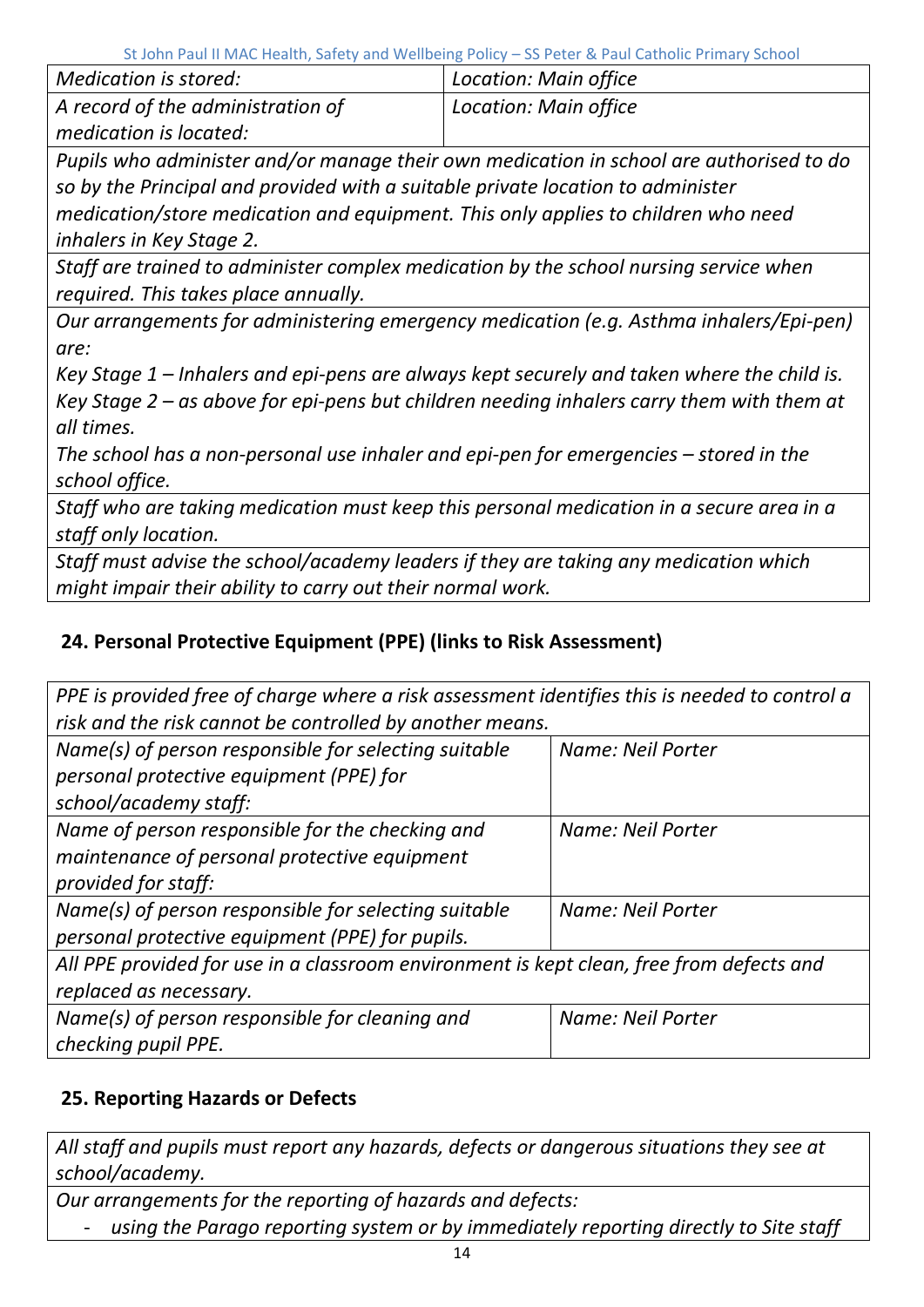#### **26. Risk Assessments**

*The school/academy has in place risk assessments for any identified significant risk. Control measures which are put in place to eliminate or reduce risk are communicated to staff, pupils and other who may be exposed to the risk. Risk assessments are in place for the following areas:* - *EYFS* - *Premises and grounds* - *Curriculum / classrooms* - *Hazardous activities or events* - *Lettings or contract work which may affect staff or pupils in the school/academy*  - *Fire Risk Assessment* - *Hazardous Substances* - *Work Equipment* - *Manual handling activities*  - *Risks related to individuals e.g. health issues Name of person who has overall responsibility for the school/academy risk assessment process and any associated action planning: Name: Neil Porter Our arrangements for carrying out, recording, communicating and reviewing risk assessments are:* - *Reviewed at least annually or more frequently if circumstances or the need arises.*

*Appropriate training is provided for staff who are creating, reviewing or implementing risk assessments.* 

*When an accident or incident occurs a post risk assessment takes place when a new hazard has been identified.* 

*Risk assessments are created or reviewed when something new is introduced or a change has occurred.* 

# **27. Smoking**

*No smoking or vaping is permitted on site or in vehicles owned or operated by the school/academy.* 

#### **28. Shared use of premises/shared workplace**

| Name of Premises Manager or member of Leadership                           | Name: Paul Rice (SJPIIMA) |  |
|----------------------------------------------------------------------------|---------------------------|--|
| team responsible for Premises Management:                                  | John Carroll (SJPIIMA)    |  |
| The school/academy premises are shared with another                        | Name: CityServe           |  |
| organisation (e.g. Contract caterer/public leisure centre).                |                           |  |
| Our arrangements for managing health and safety in a shared workplace are: |                           |  |
| - All staff are expected to follow our policies and procedures.            |                           |  |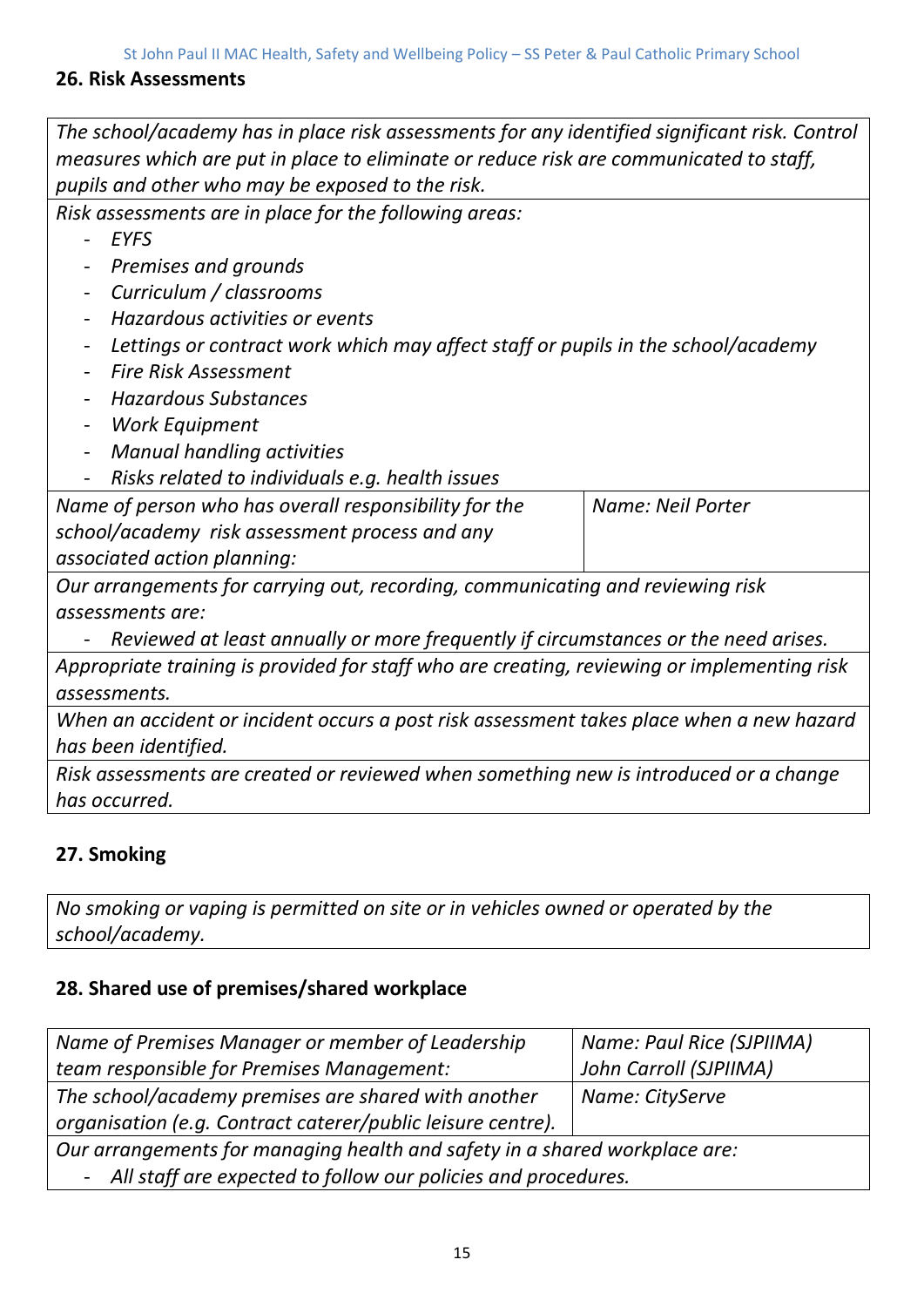# **29. Stress and Staff Well-being**

| Name of person who has overall responsibility for the $\parallel$ Name: Neil Porter  |  |
|--------------------------------------------------------------------------------------|--|
| health and wellbeing of school/academy staff:                                        |  |
| All staff have responsibility to take care of their own health and wellbeing and the |  |

*school/academy supports staff to do this by implementing the following arrangements:* - *See staff well-being policy*

*Solutions to stress hazards and suggestions on how to minimise stress have been identified, discussed and communicated.* 

*All staff have an opportunity to contribute to discussions, meetings and initiatives around wellbeing issues at work.* 

*Individual stress risk assessments take place when a member of staff requires additional individual support.* 

*A team stress risk assessment has been completed involving all staff and this is reviewed at least annually.*

# **30. Training and Development**

| Name of person who has overall responsibility for the $\parallel$ Name: Neil Porter             |  |
|-------------------------------------------------------------------------------------------------|--|
| training and development of staff:                                                              |  |
| All now staff reseause an industion which includes boalth and safety fire prosedures, first aid |  |

*All new staff receive an induction which includes health and safety, fire procedures, first aid and emergency procedures.* 

*Our arrangements for carrying out suitable and sufficient health and safety training for all staff are:*

- *Staff briefings, staff meetings for specific training.*
- *Off-site courses for staff with specific responsibilities relating to Health and Safety.*
- *Principal attends health and safety briefings at SCC.*

#### **31. Violence and Aggression and School/Academy Security**

*The school/academy provides a place of work which is designed and managed to minimise the risk of violence and aggression to staff, pupils and visitors.* 

*A risk assessment is carried out where staff are at increased risk of injury due to their work.*

*Training, information and instruction is available to staff to help them manage the risk of violence and aggression where required.* 

| Staff and pupils must report all incidents of verbal & | Name: Neil Porter |
|--------------------------------------------------------|-------------------|
| physical violence to:                                  |                   |
| Incidents of verbal & physical violence are            | Name: Neil Porter |
| investigated by:                                       |                   |
| Name of person who has responsibility for site         | Name: Neil Porter |
| security:                                              |                   |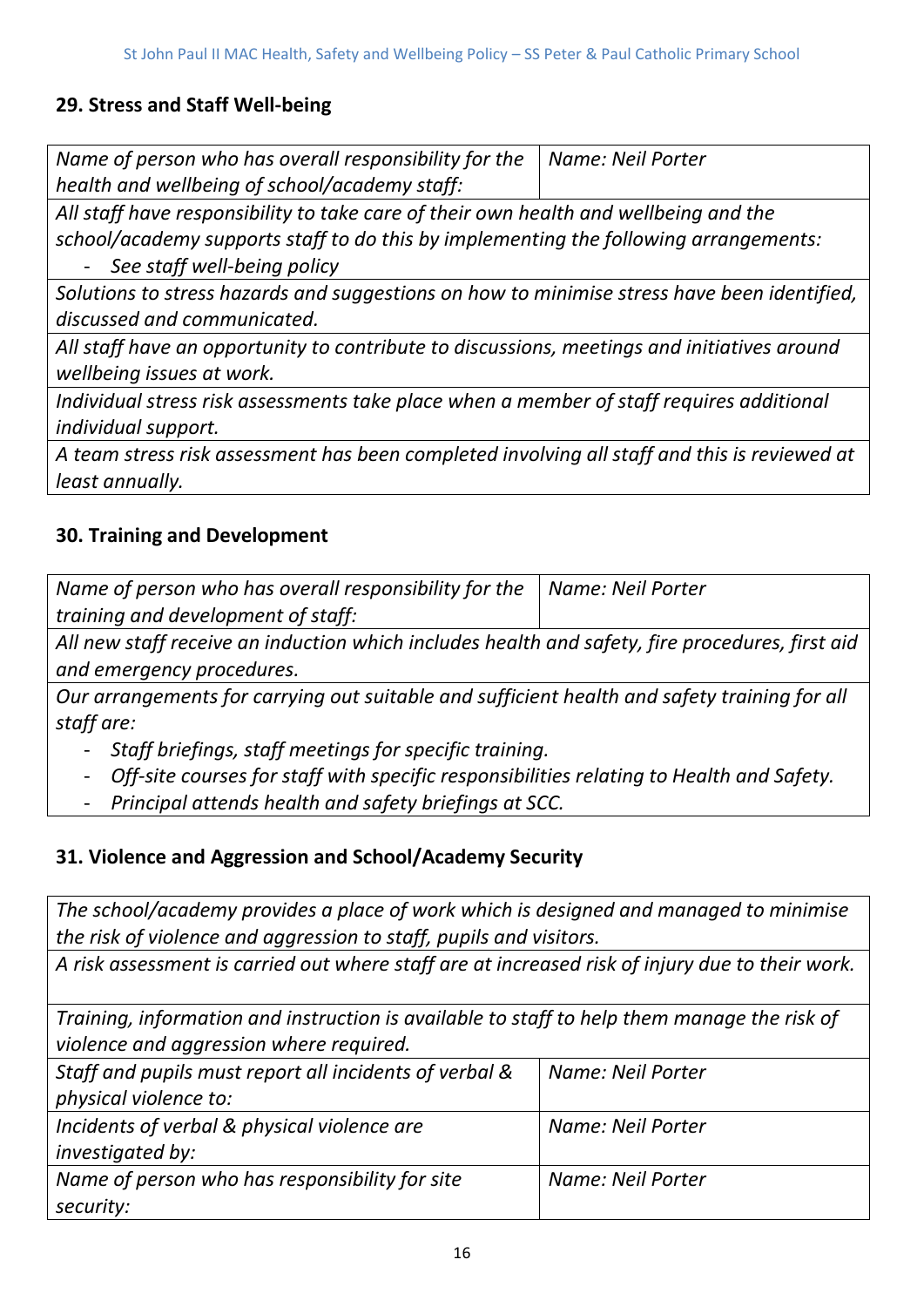*Our arrangements for site security are:*

- *All external gates are locked except to admit or dismiss children. During entrance and exit times, staff supervise on duty at all gates.*
- *Access to school is only through the office and the main door is secured with a magnetic lock.*
- *Out of hours, the building is protected by ADT intruder alarm system.*

# **32. Water System Safety**

| Name of Premises Manager responsible for                                         | Name: Paul Rice (SJPIIMA)              |
|----------------------------------------------------------------------------------|----------------------------------------|
| managing water system safety:                                                    | John Carroll (SJPIIMA)                 |
| Name of contractors who have undertaken a risk                                   | <b>Name: Integrated Water Services</b> |
| assessment of the water system:                                                  |                                        |
| Name of contractors who carry out regular testing                                | <b>Name: Integrated Water Services</b> |
| of the water system:                                                             |                                        |
| Location of the water system safety                                              | Location: Main Office                  |
| manual/testing log:                                                              |                                        |
| Our arrangements to ensure contractors have information about water systems are: |                                        |

- *Log book filled in with Weekly and monthly checks*

*Our arrangements to ensure all school/academy staff carrying out checks or testing or maintenance have information about the water system:*

- *Log book available at all times in the office*

# **33.Working at Height**

| Name(s) of person responsible managing the risk of $\vert$ Name: Neil Porter              |  |
|-------------------------------------------------------------------------------------------|--|
| work at height on the premises:                                                           |  |
| Work at height is avoided where possible.                                                 |  |
| Our arrangements for managing work at height are:                                         |  |
| - Step ladders are provided. There is a register for these and they're checked regularly. |  |

# **34.Work Experience**

| Name of person who has overall responsibility for<br>managing work experience and work placements | Name: Emma Calvert-Lyons |  |
|---------------------------------------------------------------------------------------------------|--------------------------|--|
| for school/academy pupils:                                                                        |                          |  |
| Our arrangements for assessing potential work placements, arrangements for induction              |                          |  |
| and supervision of students on work placement are:                                                |                          |  |
| - An initial meeting as part of the induction to assess any needs and adjustments are             |                          |  |
| made prior to commencement if necessary.                                                          |                          |  |
| The name of the person responsible for the health                                                 | Name: Neil Porter        |  |
| and safety of people on work experience in the                                                    |                          |  |
| school/academy premises:                                                                          |                          |  |